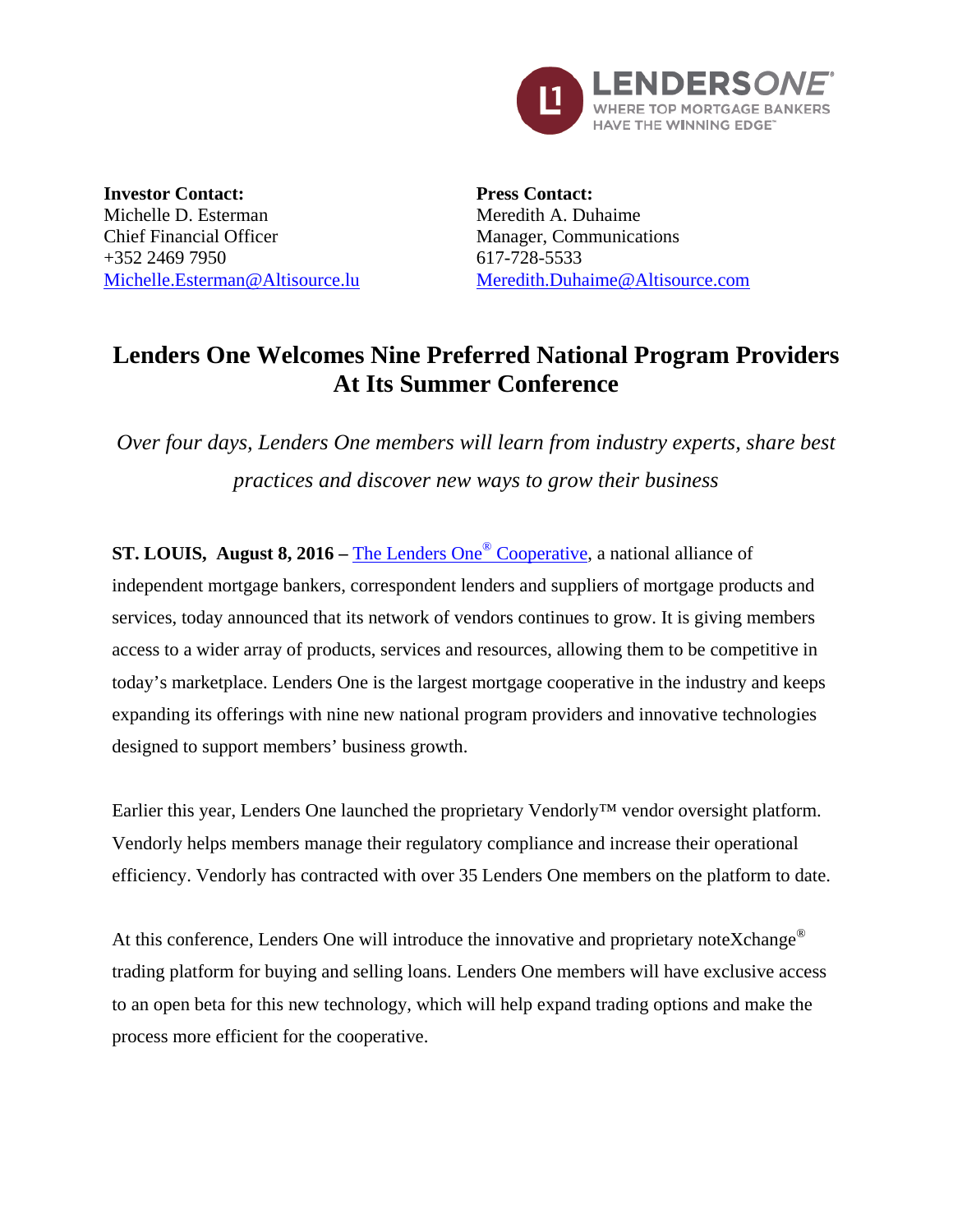

"We are focused on continually expanding the value we provide to our members by growing our provider network and developing innovative technology that will enable our members to keep pace with a rapidly changing regulatory and customer environment," said Bryan Binder, Chief Executive Officer of Lenders One. "Several new preferred national program provider additions, along with the growing interest in Vendorly, demonstrate our commitment to giving Lenders One members the tools they need to help thrive in today's competitive mortgage landscape."

The new preferred national program providers on the Lenders One platform include:

- **Platinum Data** Platinum Data is a provider of valuation data and analytics solutions for the mortgage industry and creates technologies that identify and manage collateral risk. Lenders One members will have access to Platinum Data's flagship solutions, which include RealView®, OptiVal® Cascade, a customizable AVM cascade; FreeAppraisalReview.com and Collateral Expert<sup>®</sup>.
- **Total Expert** Total Expert is a centralized marketing and co-marketing platform that offers real estate and mortgage professionals tools to help grow Lenders One members' brands, including compliance tracking.
- **Avis Budget Group** Avis Budget Group, Inc. is a leading global provider of vehicle rental services, both through its Avis and Budget brands. Along with its Zipcar® brand, it has more than 11,000 rental locations in approximately 180 countries around the world. Lenders One members will receive discounts on car rentals.
- **Bravo!** Bravo! is a promotional agency providing members with a wide variety of promotional products that can be branded with member logos. Lenders One members will receive preferential pricing and dedicated customer support.
- **BVK Direct** BVK Direct is a print and digital ad agency focused on connecting members with prospective customers regardless of the search method or device they use.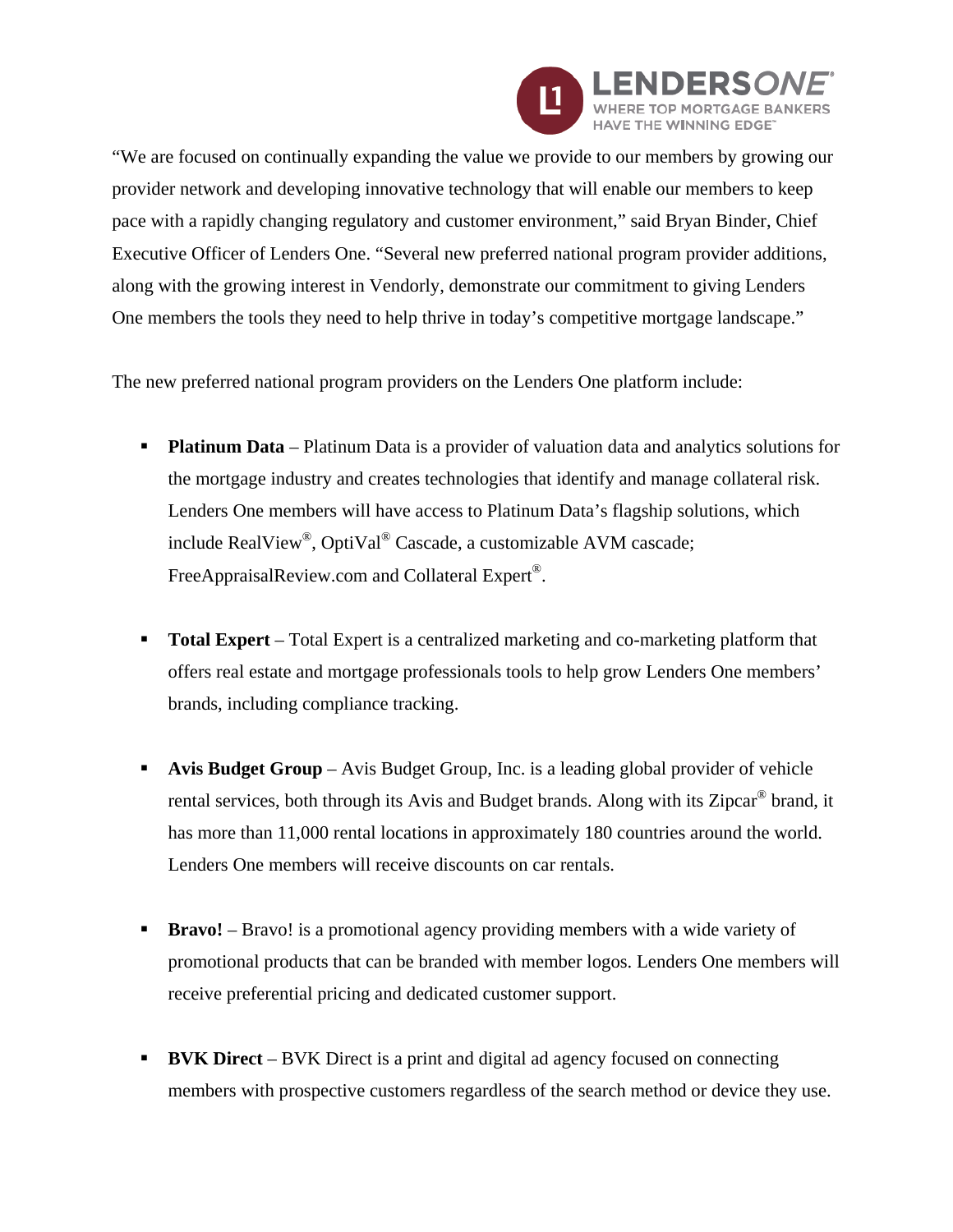

Lenders One members will have access to options combined with a high degree of service and attention.

- **Compass Display Group** Compass Display Group is a designer and manufacturer of signage, fixtures and displays with a focus on brand communication. It will provide Lenders One members with customized marketing programs through real estate signs and hardware, literature holders, door hangers, static cling window and wall decals, acrylic brochure holders and banners.
- **Next Jump** Next Jump assists employers with their employee savings programs. It will help Lenders One members enhance reward and perk programs for its employees.
- **Shred-It** Members are eligible for complimentary on-site security risk assessments from Shred-It, which offers secure information destruction (paper and media) solutions nationwide. Lenders One members can customize their program by choosing either onsite mobile destruction or off-site, plant-based destruction where confidential information is protected by a secure chain of custody.
- **TriNet** TriNet is a strategic partner to small- and mid-sized businesses for HR, payroll, employee benefits, employment law compliance and risk mitigation. Effectively managing HR takes time and effort that can skew a company's focus from its corporate initiatives. Lenders One members will receive free HR needs analysis, preferred product pricing and discounted start-up costs.

## **About Lenders One® Cooperative**

Lenders One [\(LendersOne.com\)](http://www.lendersone.com/?utm_campaign=L1SummerConference&utm_source=PR&utm_medium=PR&utm_content=boilerplate) was established in 2000 as a national alliance of independent mortgage bankers, correspondent lenders and suppliers of mortgage products and services. Members of the platform originated \$247 billion in mortgages in 2015, collectively ranking as